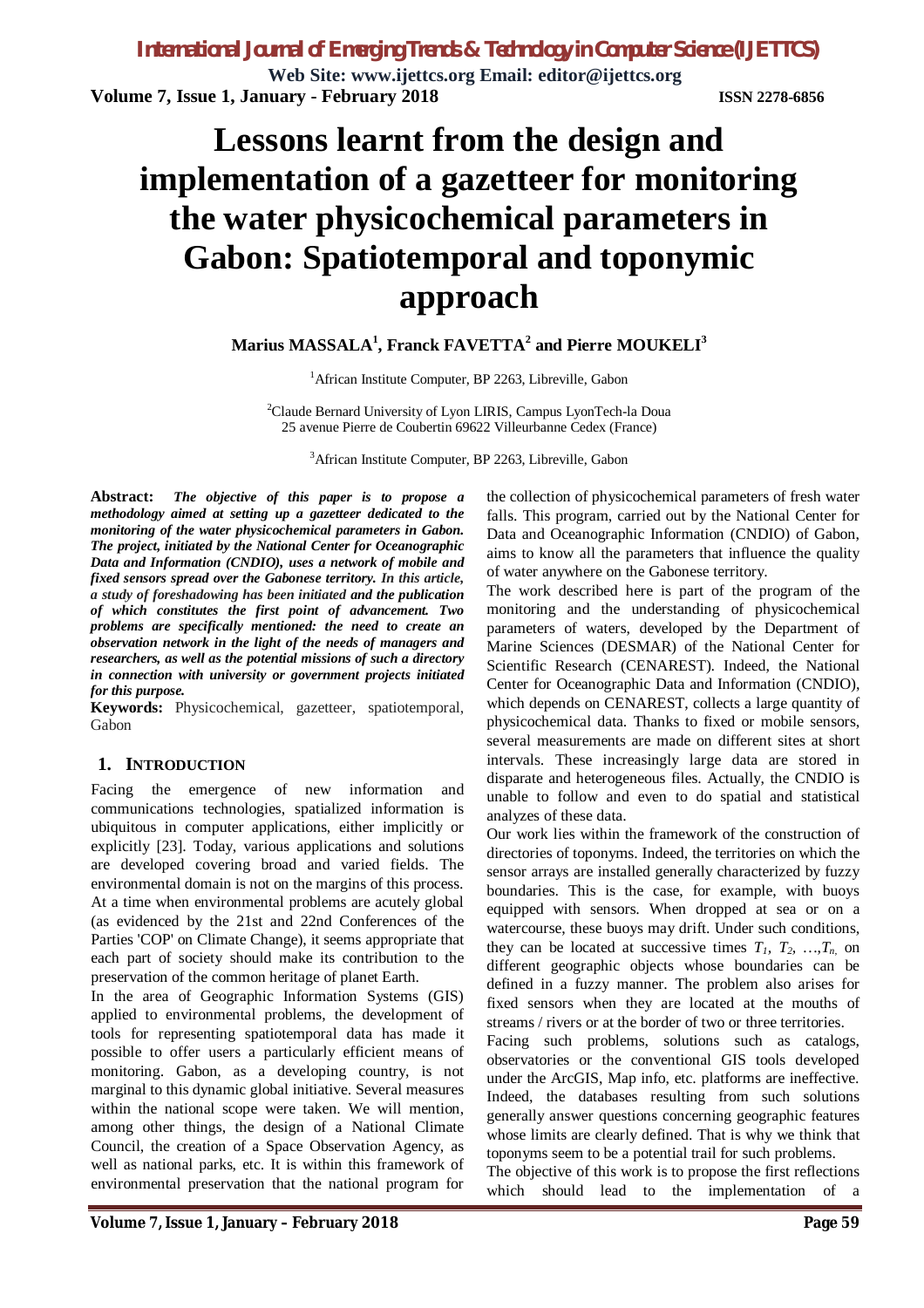**Web Site: www.ijettcs.org Email: editor@ijettcs.org Volume 7, Issue 1, January - February 2018 ISSN 2278-6856**

spatiotemporal solution based on toponyms. The gazetteer that we intend to develop must take into account the fuzzy characteristics of the features in the territory, the dynamic character of the sensor networks as well as the nominal variants in the features designation. The aim is to facilitate the sharing of knowledge and know-how between different research organizations. It is within this framework that this article is written.

This article is organized as follows. In the first part, we present the context in which these data were collected as well as their nature. Then, we will describe the scientific problems that arise in the context of the CNDIO. After identifying the problems, we set out in section three a state of the art in this field. The forth section describes the reasons why a solution based on the use of toponyms is recommended. The fifth section of this work presents the proposal of a methodology applicable to the exploitation of these data in the context of Gabon. Finally, we conclude by presenting the missions of the gazetteer through a few cases of use as well as examples of requests.

## **2.CONTEXT AND PROBLEM**

With the increasing development occurring in Africa, the continent is facing major challenges in providing quality water to people. The problem of accessing drinking water is even more important in peri-urban areas, due to the lack of regulation of the uncontrolled and informal settlement of populations, and also the absence of municipal water services. This absence of public services in those area has as corollary, the use of rainwater, wells, and watercourses surrounding dwellings. It is within this framework that the program for monitoring and understanding the water physicochemical parameters developed by the CNDIO takes place.

### **2.1 Description of the measuring stations and collected parameters**

The water observation and monitoring network set up by the CNDIO is made up of several sensor stations distributed along the littoral and inside the Gabonese territory. Surveillance and data collection campaigns are carried out at irregular intervals. The objective is to verify the consumable nature of the waters, but also to understand the dynamics of the muddy cork. Similarly, these campaigns make it possible to highlight the processes controlling the oxygenation of water and to feed the database which will make it possible, in comparison with future data, to perfectly parameterize the evolution of the estuary in relation to climate change.

Two categories of sensors have been used: mobile sensors and fixed sensors. Today, only the fixed sensors are deployed. Each station measures several physicochemical parameters thanks to dedicated electronic devices. Among the measured parameters, let us mention temperature, salinity, suspended solids content, dissolved oxygen concentration, PH, turbidity, water potential, redox

potential, etc. In general, the measurement frequency is calculated on average ten minutes from samples taken one meter below the surface. In the long term, the CNDIO plans to set up drifting mobile sensor stations on rivers. Whatever the sensors used all the information collected is recorded in an Excel spreadsheet.

### **2.2. Problems**

In recent years, a large amount of data has been collected and recorded thanks to the network of sensors distributed on various sites in Gabon. Data collected at irregular frequencies are stored in scattered and heterogeneous Excel files. However, such a storage procedure makes it difficult to monitor, cross-check and analyze these data. As [2] point out, "integrating information available on a territory requires an unavoidable phase of inventory of shareable resources". Therefore, after analyzing the documents available to us, we have identified the following problems:

- Lack of standardization of data from one collection campaign to another;
- Lack of identification information (no identifier, no label of the sensor, not even the reference of the station...) which allow the characterization of the data;
- Excel format table structure not suitable for storing spatial information;
- Ambiguity when collection sites are located in places with identical names. For example, it is difficult to distinguish samples taken from the Ngounié River when it crosses Ngounié province and water points in the same province;
- Absence of a particular statistical analysis of the data and a dynamic follow-up of the evolution of these data. One consequence is that scientists and users cannot get an idea of the quality of the water on the situation of the various sites. This type of information is very useful in the implementation of *e*-administration [7], because more and more *e*services are using geo-referenced data. For example water quality can impact ecological tourism.

In view of the abovementioned problems, a methodology should be proposed for better monitoring of these data. The establishment of a gazetteer-type solution of typonyms seems to be a potential path. Indeed, the use of several place names as a sensor station, the continuing capture of measures, the lack of standardization in collection procedures, are some of the shortcomings we have identified.

Proposing a solution that gives scientists and decisionmakers the ability to place spatiotemporal and toponymic requests is a major challenge. Indeed, as pointed out by [6], a solution of this nature is a way of rethinking the modes of articulation and intervention of the various actors on one hand, and on the other hand, it is an answer to the need of animation, information and communication, based on common reflections organized.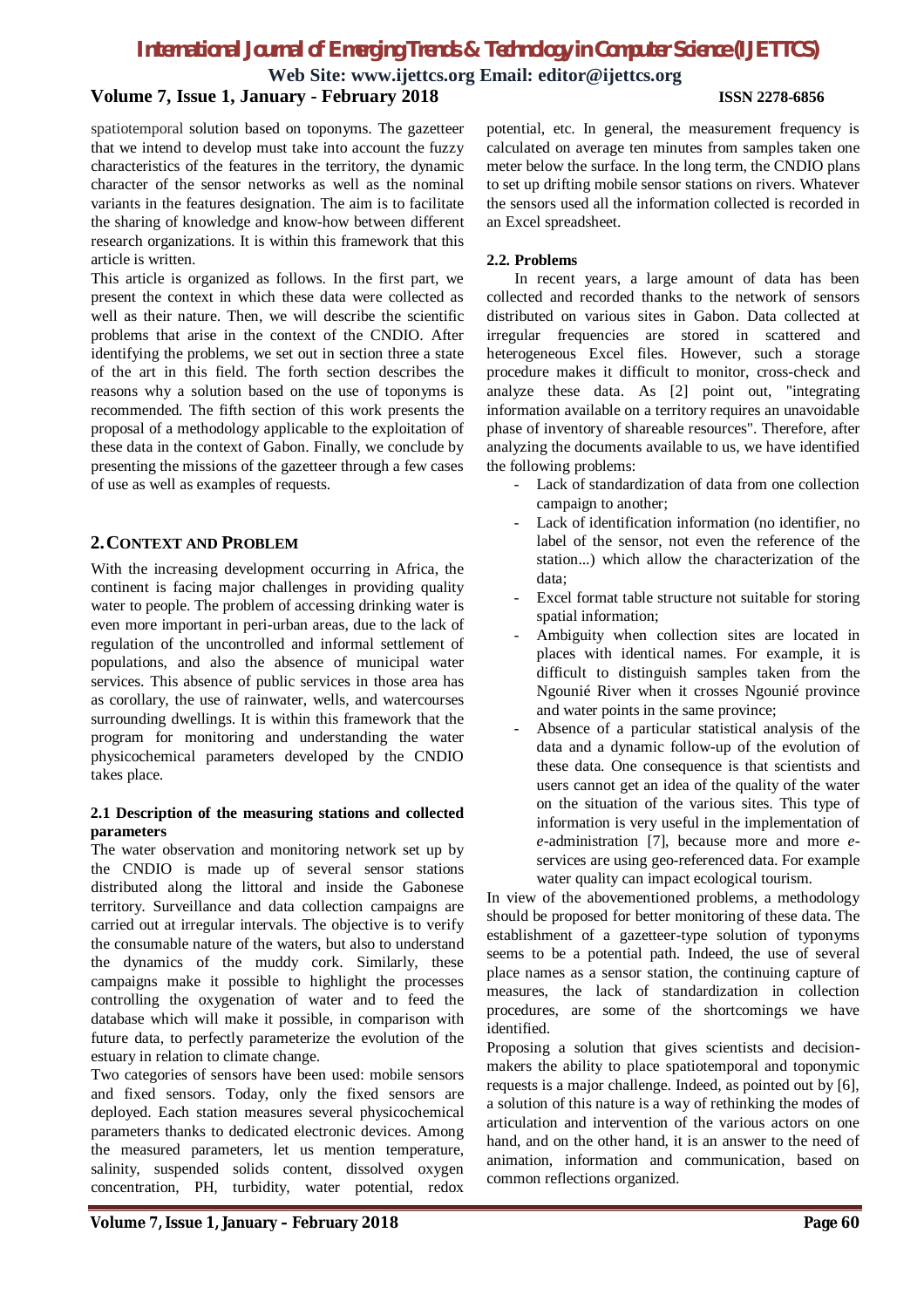**Web Site: www.ijettcs.org Email: editor@ijettcs.org Volume 7, Issue 1, January - February 2018 ISSN 2278-6856**

### **3. STATE OF THE ART**

In recent years, the integration of the spatial-temporal dimension in geoscience applications has been the subject of several research studies. As noted by [5], the problem of historical monitoring of environmental phenomena and natural hazards uses spatial and temporal multidimensional data. Several scientific studies have been proposed in various fields (volcanic monitoring, marine pollution, monitoring of air pollutants, management of household waste in urban centers, etc.). In historical risk monitoring, for example, [5] propose a technique of modeling of events (avalanche, flood, etc.). In their proposal, an event has a spatial representation. To characterize the evolutions of phenomena, the temporal dimension has been managed from two points of view: the existence of objects (creation / destruction) and the evolutionary aspect of objects during their lifetime and their change of state.

For their part, [18] have worked on understanding the mechanisms of groundwater circulation. They propose a modeling of the risks of pollution generated by the anthropic activities on the Loyalty Islands of New Caledonia. From field observations, fluorimetric tracing and piezometry [18], a model was constructed in which it was now possible to reconstruct the trajectories followed by the waters and their speed in their flow. In general, consideration of the spatiotemporal dimension has been the subject of several studies leading to numerous applications. We can cite for example the work of [4], [20], [8] or those of [1], and so on.

Whatever the nature of the work carried out, their applications did not integrate problems related to the fuzzy nature of the component elements of the territory (rivers, mangroves, etc.). Similarly, these authors did not take into account the dynamic nature of a sensor station. Indeed, in the case of a station of mobile sensors (such as buoys in a stream), they may belong to several geographic locations because of their trajectory. From the above, it seems that the proposed solutions appear inoperative.

### **4. TRACKS OF GAZETTEER AND OBJECTIVES**

For a long time geoscience applications were based on the use of catalogs, atlases and observatories. Today a new generation is taking over: that of gazetteers or directories of toponyms. Indeed, toponyms are now used as a central pillar in the modeling phase of this new generation of tools. As a reminder, a gazetteer is a dictionary of remarkable elements of the territory that combines both the place names and their description [3]. This description may include relationships with other entities (objects or phenomena, for example, an island is within the waters) or may take the form of a position (latitude and longitude), or geometric form (line or Polygon) or in the form of attributive descriptors that can be assimilated to key words [16]. The construction of geographic indices may comprise

several elements that form the territory (continent, country, city, mountain, river, archaeological site, etc.); and their descriptions are variable (geographical position, depth, area, population, photograph of the place, etc.) [11], [12], [3].



**Figure 1**. Complex relationship between a geographic location and its names [14].

Several recent scientific works have now included the names of toponyms as complex databases. The complexity of their uses leads progressively to develop ontologies of toponyms [10], [14]. This approach, which consists in developing directory-type solutions, is recent and is increasingly experimented in new geoscience applications [16]. Today, several projects dealing with the gazetteers exist throughout the world and numerous scientific works have been carried out. This is the case for example in Brazil [22], Croatia [10], Tunisia [20], France [3], [25], and China [13]. The use of geographic toponyms directories opens a new era in the development of solutions to assist decisionmakers in information management and environmental / geographic knowledge in the field of geoscience [17].

Out of all the works cited above, none of them have yet dealt with problems related to fixed and mobile sensor networks coupling both the fuzzy dimensions within the geographic objects and toponyms. This is the logic behind this work. The National Center for Oceanographic Data and Information (CNDIO) is facing a lack of tools adapted to its context. The objective of the propose solution is to help the researchers in their analysis, monitoring and even forecasting work. Therefore, it seemed appropriate to bring to this research organization, an innovative solution through which actors can observe, simulate, analyze, map, etc., the physicochemical parameters measured on different sites.

As [9] point out, environmental monitoring involves several observation stations. The latter are responsible for monitoring various phenomena to which one or more parameters correspond. Since these sampling stations are located in different places (regions, cities, villages, neighborhoods, etc.), the spatial and toponym dimension is therefore an essential element. All of the data collected by the CNDIO also follow this logic. In the remainder of this article, we outline our proposal. Section 5 presents the main methodological principles (models, use cases, etc.). Then we propose the architecture of the solution followed by some examples of queries.

**5. CLASS DIAGRAM AND GAZETTEER ROLE**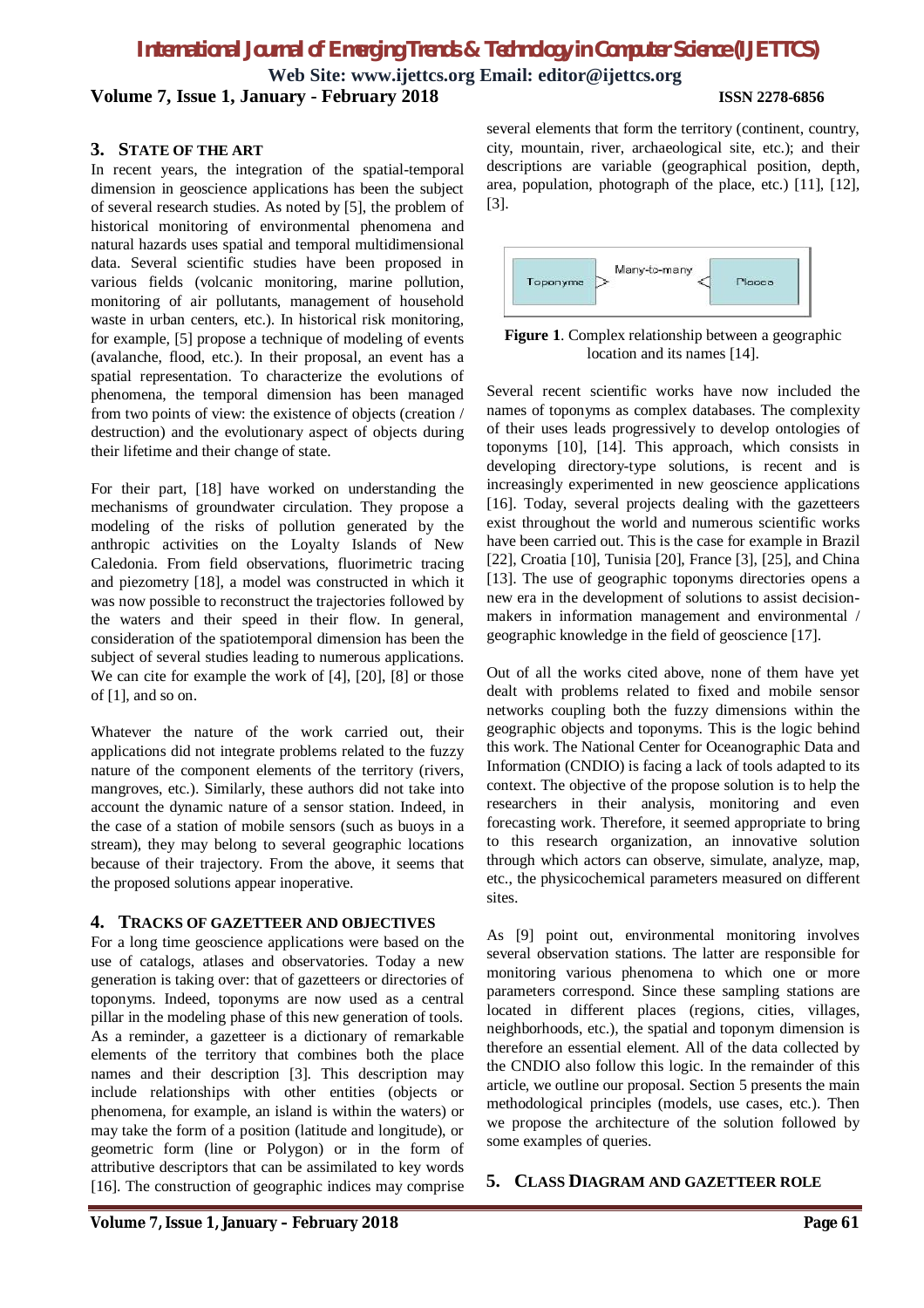**Web Site: www.ijettcs.org Email: editor@ijettcs.org Volume 7, Issue 1, January - February 2018 ISSN 2278-6856**

As pointed out by [6], proposing a model that represents the territory, follows from several points of view: natural territory, planning and administrative divisions. This approach, which takes into account all the aforementioned aspects, is called cognitive [23]. The modeling of a territorial system is therefore a function of the objectives we set ourselves from the beginning. That is why, in owncontext, we have identified at each level the essential elements that must be taken into account. Our proposal is based on a model that supports the implementation of a gazetteer dedicated to this type of problems. Here, the territory is composed of a set of entities interacting with each other: these represent the geographic features. The integration of the data takes into account the modeling of the spatio-temporal aspects of these geographic objects. The same applies to all the physicochemical data collected by each collection station. The UML formalism was used to model our territory and the set of elements that gravitate around geographical objects. The following section presents the conceptual framework of the model followed by a use case.

### **5.1. Conceptual Model**

As noted in [2], the use of an object formalism will allow the interactions between concepts to be managed through the relations between classes. In the model given Figure 2, we have defined generic classes taking into account the spatio-temporal dimensions. The model revolves around the *Toponym, Geographic Objects, Linear\_station and Static\_station classes*.

- The *Geographic object* class is a generic class. It has a general character on all the territorial spaces on which the stations for collecting physicochemical parameters will be located. Geographic objects are identified in three forms: polygons (where all the segments are known, such as provinces, departments, towns and villages, and lakes), lines (all kind of water courses except lakes), and finally points (in which we will have fixed stations and certain sites whose geometry is so small that we will assimilate them to punctual objects). Surface objects are characterized by their fixed and fuzzy boundaries. The fuzzy aspect has been taken into account due to the current configurations of the major world agglomerations. These large cities are generally made up of the small municipalities joining them. Thus, in the collective consciousness, these small towns are generally considered to be part of the great metropolises. This is the case of Villeurbanne and Lyon and Paris and Nanterre in France. African cities are not on the margins of this pattern. In Gabon, for example, we have the cities of Libreville (capital of the country), Owendo and Akanda (small surrounding municipalities). The definition of a fuzzy boundary can be used to solve the problems that may arise when searching for information. An illustration of this problem is represented in the diagram below.



**Figure 3.** Illustration of a situation where the fuzzy boundary of an object (B) is the union of objects (A, B and C).

During the collecting campaigns, it was found that a station which is located, for example, in the municipality of Owendo at the river "Nomba" can be counted as part of Libreville since the municipality of Owendo is part of greater Libreville. The same applies to measurements taken north of Libreville, in the municipality of Akanda. In view of the above, we can define the fuzzy boundaries of Libreville as the union of all the municipalities adjacent to it.

- The *toponym* class will describe the set of names that geographic objects will carry. During the implementation, a table will be created which allows to collect all the names of the places with their synonyms. Linear and surface objects were identified by their names. The sites and stations that populate the geographic objects are identified by the different names of the geographic feature on which they are located. For example, if a site is located in Owendo, it will carry not only the Owendo but also the Libreville toponym since the fuzzy boundary of Libreville encompasses Owendo.

From the above, it follows that a site or a station can belong to several places at the same time. Such an approach makes it possible to solve the problems posed by the drifting stations which may belong to instants given to several rivers and even to several geographic objects of surface types. Figure 4 illustrates such a problem.



**Figure 4.** Example of a fixed station located on a watercourse (C) crossing two geographic objects (A and B) with fuzzy boundaries

- The *Linearstation* and *staticstation* classes represent the stations of the mobile and fixed sensors. They are composed of a set of dedicated sensors. These stations make recordings of the physicochemical parameters at a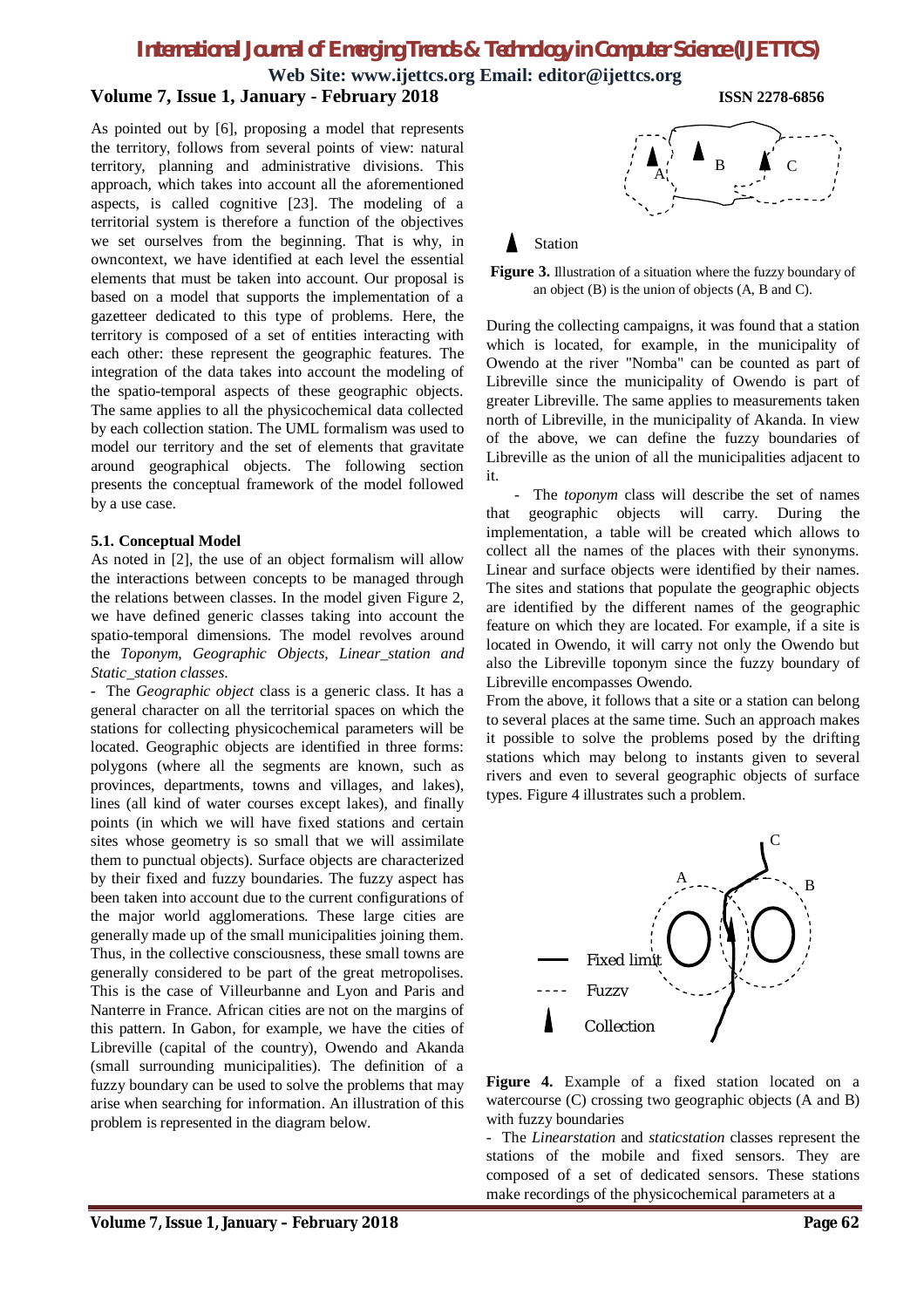**Web Site: www.ijettcs.org Email: editor@ijettcs.org Volume 7, Issue 1, January - February 2018 ISSN 2278-6856**



**Figure 2**. Organizational links between geographic objects and collection stations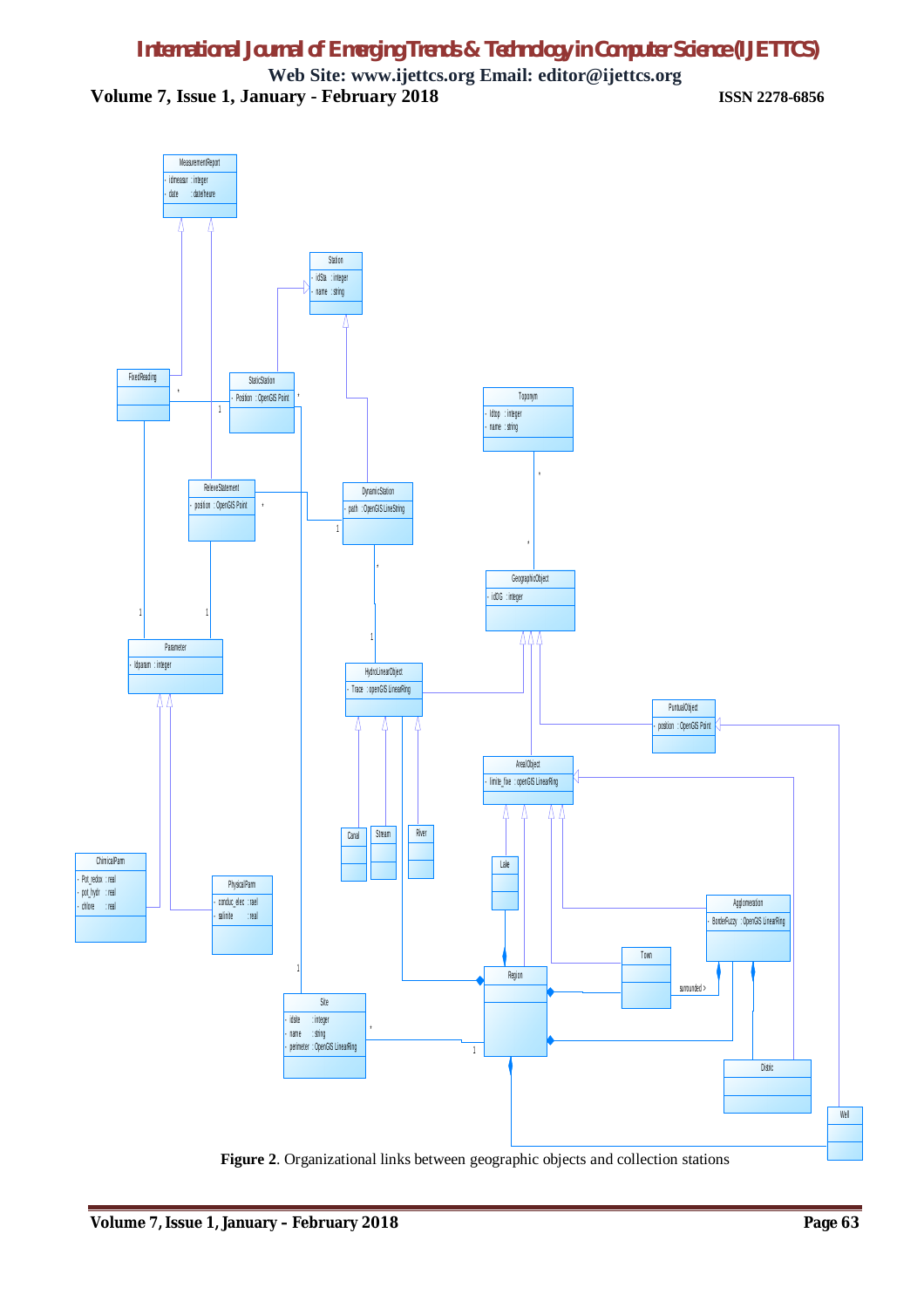# *International Journal of Emerging Trends & Technology in Computer Science (IJETTCS)* **Web Site: www.ijettcs.org Email: editor@ijettcs.org, editorijettcs@gmail.com Volume 7, Issue 1, January-February 2018 ISSN 2278-6856**

- given date and according to a quantum of time previously defined on sites. A site is a point geographic location, located on a hydrographic entity (rivers, lakes, canals). To properly locate the sites, the geographic position through the GPS coordinates is important. In the model, only fixed sensors make recordings on sites. This is why we have created a direct link to the site and static\_station classes. However, for mobile sensors, the geographic position is dynamic as a function of time. From this state of fact, it follows that a mobile station discretizes a dynamic continuous process. As a result, the sensors of these mobile stations measure a dimension of this process. If we call *X* this process, *Xij* represents a record for one of the sensors of a station at a given instant.

We will consider *i*, as the number of sensors, and *j* is the recording time. Thus, the process *X* can be represented in the form of a matrix. With online recordings at different times and in columns, the different types of sensors of the station. With the rows, as the different recordings at successive times, and columns as the different types of sensors of the station.



As for the quantum of time, we denote as *T*. And between 2 records, we will say that  $T_{n+1} = T_n + T$ .

- The *parameter* class is a generic class that inherits the "physical" and "chemical" classes. These two classes make it possible to collect all the physical and chemical data collected on the sites for each station For the sake of simplicity, we did not want to make appear in the model all the properties of these two classes, because they are very numerous. In the parameter class, we also introduced the temporal dimension by inserting the "*date*" attribute. Indeed, the collections are realized according to sequences well determined at a given period.

After this brief presentation of the class diagram, we illustrate through a case of use the different functionalities that can be encountered in the future solution.

### **5.2. Directory roles and sample queries**

The gazetteer we are proposing will include a set of concepts and functionalities. We describe through use cases (Figure 5). In consultation with all the actors of the CNDIO, we identified the different shareholders of the community who could be the future users of the solution. These are the administrator, the researchers, the data collecting engineers and the users. Depending on the user's status and the access rights associated with it, the proposed documents may differ.



**Figure 5.** Use cases to the interaction between the different levels of users and some of the functionalities of the system. The use case outlines the various possible situations that users may encounter: administrator, researchers, collector and users. Regarding the role of the administrator, it will manage the users, maintain all the system parameters that will allow the solution to function properly. For his part, the researcher manages the functionalities relating to the stations, the sites, and some parameters relating to the various analyzes and indicators that are carried out of data. Among these indicators, we will have, for example, the Water Quality Index (WQI). This index will make it possible to determine, through color codes, the quality of the water at the collection sites. The same applies to the statistical calculations performed on the data. The latter will ultimately determine whether water is conducive to bathing, drinking, protecting aquatic life or simply protecting the body of water from anthropization. A researcher can be authenticated as a collector and also capture the data collected in the field. The last role is that of any user. He can consult on the website all the information relating to the water quality in a specific region.

Currently, the solution is under development. It is a web solution in which we will find the gazetteer and the different functionalities that we have been presented above. The database is implemented under the PostgreSQL / GIS Databases Management System (DBMS). The search for information in the solution will have to take into account a certain level of complexity: for example, the system must be able to answer the following query:

"I am looking for the collecting stations that are located in Libreville (places) based on the river" Guégué "(rivers) which produced the data on date t1 (date) and which have a quality index of the water suitable for swimming ".

### **6. CONCLUSION AND PERSPECTIVES**

In this paper, we have presented the procedure leading to the implementation of gazetteer. The purpose of this project is to meet the needs of the CNDIO in terms of monitoring the water physicochemical parameters in Gabon. The developed directory integrates the spatio-temporal and toponym